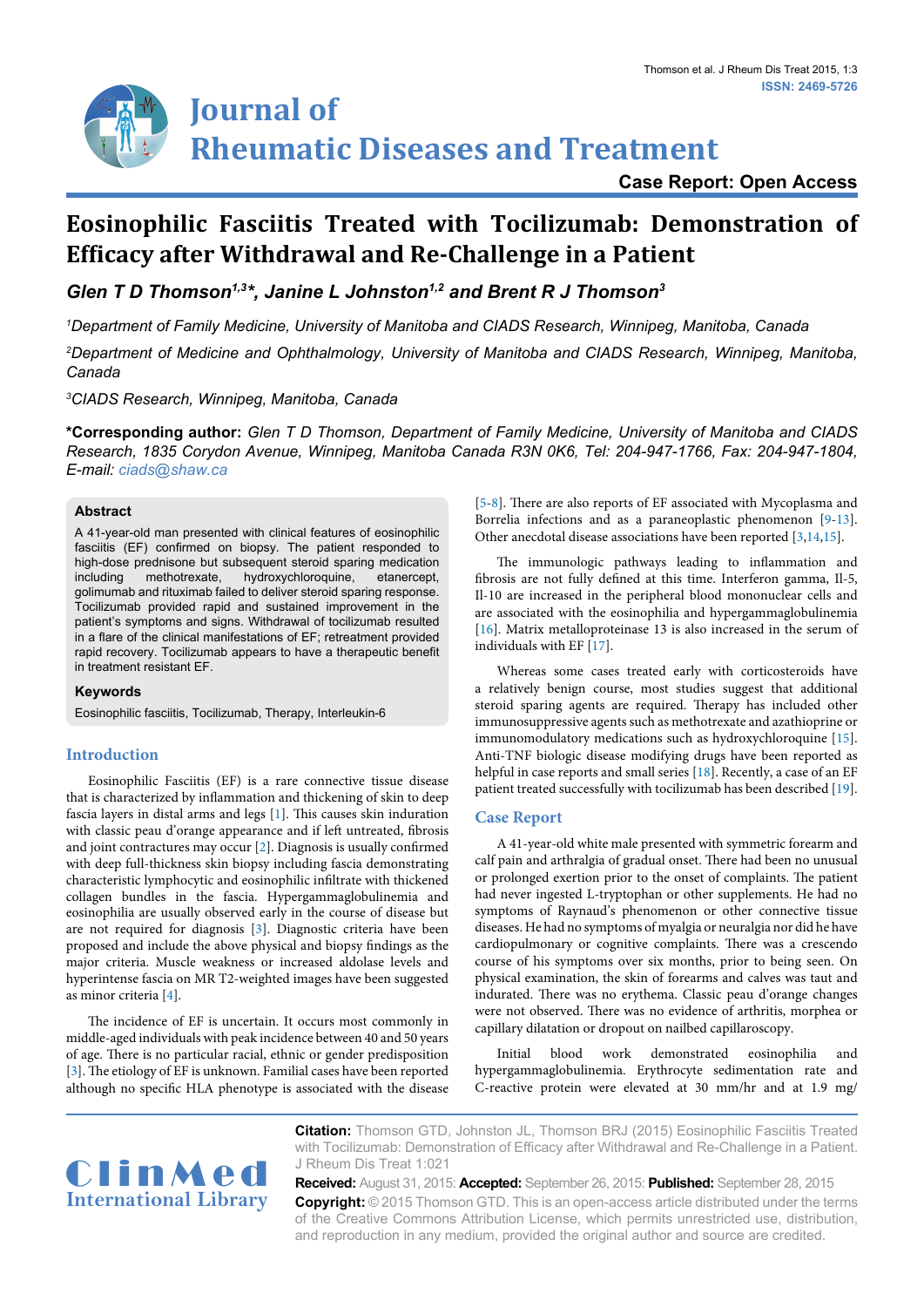dL respectively. Creatine kinase, anti-nuclear antibodies, anti-SCL 70, anticentromere antibodies, rheumatoid factor and anticyclic citrullinated peptide antibodies were normal. HLA typing demonstrated A2, 32; B 44; DR 103, 4; DQ 5, 7.

Full thickness skin biopsy including fascia was performed and demonstrated a chronic inflammatory process involving the dermis and fascia. Inflammatory infiltrates consisted of lymphocytes, plasma cells and macrophages. No eosinophils were noted. CD3 positive T lymphocytes (CD4 and CD8 in approximately equal quantity) and CD68 positive macrophages were noted with rare small foci of CD20 positive B cells. The inflammatory infiltrate extended to the underlying musculature including perimysium and endomysium. No evidence of vasculitis was demonstrated. Acid phosphatase histochemical stains revealed minimal myonecrosis. The findings were suggestive of eosinophilic fasciitis.

The patient began prednisone 40 mg daily after the biopsy was performed. There was improvement of symptoms and findings of skin tightening parallel with a decrease in the acute phase reactants. Methotrexate was added as a steroid sparing medication four months after beginning prednisone therapy. The maximum dose of methotrexate was 30 mg per week administered subcutaneously. Four months after starting the methotrexate, the prednisone was slowly tapered to 25 mg daily. Further reductions in prednisone were not tolerated due to resurgence of symptoms.

Etanercept 50 mg subcutaneously per week was added to the combination of prednisone and methotrexate eight months after starting prednisone. The patient experienced ongoing injection site reactions and lack of efficacy after a five-month trial. Etanercept was abandoned and golimumab 50 mg every four weeks was initiated for an additional four months, with the same outcome. Golimumab was discontinued. Subsequently, two infusions of rituximab 1000 milligrams each did not produce any improvement after four months. Hydroxychloroquine 400 mg daily was added 20 months after starting prednisone but discontinued after eight months because of gastrointestinal intolerance and lack of efficacy.

Tocilizumab 4 mg per kilogram (total: 620 mg) by monthly intravenous infusion was started 28 months after starting prednisone therapy. The patient demonstrated clinical improvement as evidenced subjectively by less pain and swelling of the forearm and calf regions. Objectively, the skin was less thickened and tense on palpation. The clinical improvement was achieved within three months even with concomitant reduction of prednisone to 5 mg daily. Clinical improvement was maintained at six months with reduction of prednisone to 2.5 mg per day.

Intercurrent gastrointestinal complaints unrelated to medication required withholding of the tocilizumab after 18 months of therapy. Within six weeks, there was recrudescence of the pain in forearm and calf regions with clinical findings of increased skin induration and thickness. The prednisone dose was increased to 20 mg daily to provide relief. Tocilizumab 800 mg IV was restarted after a gap of three months. Within a month of the tocilizumab infusion there was subjective improvement of symptoms. The patient was able to reduce the prednisone to 2.5 mg daily two months after restarting tocilizumab. The patient remains subjectively stable with no recrudescence of skin thickening six months after the restart of tocilizumab.

# **Discussion**

Many individuals with EF will respond to relatively low doses of prednisone and maintain long-term remissions on therapy [[14](#page-2-2)]. However most patients will require steroid sparing medications to induce initial remission or prevent relapses. Methotrexate is often sufficient [\[20](#page-2-8)]. Hydroxychloroquine is a relatively benign therapy which has also demonstrated some anecdotal benefit in EF [\[14,](#page-2-2)[21](#page-2-9)]. A number of other therapeutic interventions used as steroid sparing agents have been reported with some anecdotal efficacy. These include azathioprine [[22](#page-2-10)], sulfasalazine [\[23\]](#page-2-11), rituximab [\[24\]](#page-2-12), intravenous gamma globulins [\[25](#page-2-13)], anti-thymocyte globulin [\[26\]](#page-2-14), cyclosporine [[26](#page-2-14)], mycophenolate [\[27](#page-2-15)], psoralen ultraviolet A photo chemotherapy [[28](#page-2-16)] and allogenic bone marrow transplantation [[29\]](#page-2-17).

More recently anti-TNF therapies including infliximab have been reported to be of benefit [\[18\]](#page-2-6). Antibody production and eosinophil responses are stimulated by Th2 lymphocytes through the production of mediators including Il-4, 5, 6, 10. Il-6 may stimulate the production of Il-10 [\[30\]](#page-2-18). Eosinophil degranulation and the release of transforming growth factor beta and other catatonic proteins may trigger fibroblast activation. Il-6 production by fibroblasts is enhanced by TGF-beta. Interleukin-6 stimulates collagen production and is implicated in fibrosis [\[31\]](#page-2-19). Inhibition of Il-6 would theoretically interfere with the activity of lymphocytes in stimulating antibody production and eosinophil responses as well as fibrosis. An Il-6 inhibitor such as tocilizumab would therefore be a rational therapy given the current state of knowledge of the immunopathology of EF.

Tocilizumab is a monoclonal antihuman IL-6 receptor antibody. It is chimeric with mouse antihuman IL-6 receptor grafted onto human IgG1. The mechanism of action is to prevent binding of Il-6 to its membrane and cellular bound receptors. Tocilizumab has been evaluated by randomized double-blind placebo controlled trials and is an approved therapy for rheumatoid arthritis in both the United States and Canada. The medication is immunosuppressive and there are risks of infection but it is otherwise generally well tolerated [\[32\]](#page-2-20).

The course of EF is variable. Spontaneous remissions can occur [[14](#page-2-2),[15](#page-2-3)]. Improvement in a given patient may be attributable to a combination of the natural history of the disease waxing and waning as well as medications. The patient described in this case report as well as the individual described by Espinoza et al. [[19](#page-2-7)] demonstrated significant improvement soon after the introduction of tocilizumab therapy. Prolonged improvements in symptoms and signs were maintained while on the tocilizumab therapy. In this case report, the patient had the tocilizumab discontinued for a period of three months as he underwent further investigations. The symptoms and signs quickly recrudesced off tocilizumab. After the tocilizumab was reintroduced the patient improved rapidly to his previous baseline. The flare of the patient's symptoms off therapy and control again with the reintroduction of therapy is additional evidence that tocilizumab may be useful as a steroid sparing medication in cases of EF resistant to other therapies.

EF is a rare disease and large scale studies using the model of placebo-controlled double-blind interventions are not practical. Further case studies and series of the outcome of EF with various medical interventions will help to determine if Il-6 is a key cytokine in the disease and to determine optimal management strategies.

#### **Ethical Statement**

The contents of the case report were reviewed and approved by the CIADS Research IRB.

#### **References**

- <span id="page-1-0"></span>1. [Shulman LE \(1975\) Diffuse fasciitis with eosinophilia: a new syndrome?](http://www.ncbi.nlm.nih.gov/pubmed/1224441)  [Trans Assoc Am Physicians 88: 70-86.](http://www.ncbi.nlm.nih.gov/pubmed/1224441)
- <span id="page-1-1"></span>2. [Rodnan GP, DiBartolomeo A, Medsger TA Jr \(1975\) Proceedings:](http://www.ncbi.nlm.nih.gov/pubmed/1191357)  [Eosinophilic fasciitis. Report of six cases of a newly recognized scleroderma](http://www.ncbi.nlm.nih.gov/pubmed/1191357)[like syndrome. Arthritis Rheum 18: 525.](http://www.ncbi.nlm.nih.gov/pubmed/1191357)
- <span id="page-1-2"></span>3. [Bischoff L, Derk CT \(2008\) Eosinophilic fasciitis: demographics, disease](http://www.ncbi.nlm.nih.gov/pubmed/18173597)  [pattern and response to treatment: report of 12 cases and review of the](http://www.ncbi.nlm.nih.gov/pubmed/18173597)  [literature. Int J Dermatol 47: 29-35.](http://www.ncbi.nlm.nih.gov/pubmed/18173597)
- <span id="page-1-3"></span>4. [Pinal-Fernandez I, Selva-O' Callaghan A, Grau JM \(2014\) Diagnosis and](http://www.ncbi.nlm.nih.gov/pubmed/24424187)  [classification of eosinophilic fasciitis. Autoimmun Rev 13: 379-382.](http://www.ncbi.nlm.nih.gov/pubmed/24424187)
- <span id="page-1-4"></span>5. [Thomson GT, MacDougall B, Watson PH, Chalmers IM \(1989\) Eosinophilic](http://www.ncbi.nlm.nih.gov/pubmed/2912468)  [fasciitis in a pair of siblings. Arthritis Rheum 32: 96-99.](http://www.ncbi.nlm.nih.gov/pubmed/2912468)
- 6. [Sullivan C, Coughlan R \(2013\) Eosinophilic fasciitis in siblings. J Rheumatol](http://www.ncbi.nlm.nih.gov/pubmed/23280175)  [40: 105.](http://www.ncbi.nlm.nih.gov/pubmed/23280175)
- 7. [Watts RA, Merry P \(1994\) Familial eosinophilic fasciitis and breast cancer. Br](http://www.ncbi.nlm.nih.gov/pubmed/8162468)  [J Rheumatol 33: 93-94.](http://www.ncbi.nlm.nih.gov/pubmed/8162468)
- <span id="page-1-5"></span>8. [Lynch CJ, Rodnan GP, Singh G, Seibold JR \(1981\) HLA-A and B antigens in](http://www.ncbi.nlm.nih.gov/pubmed/7230168)  [eosinophilic fasciitis. J Rheumatol 8: 352-353.](http://www.ncbi.nlm.nih.gov/pubmed/7230168)